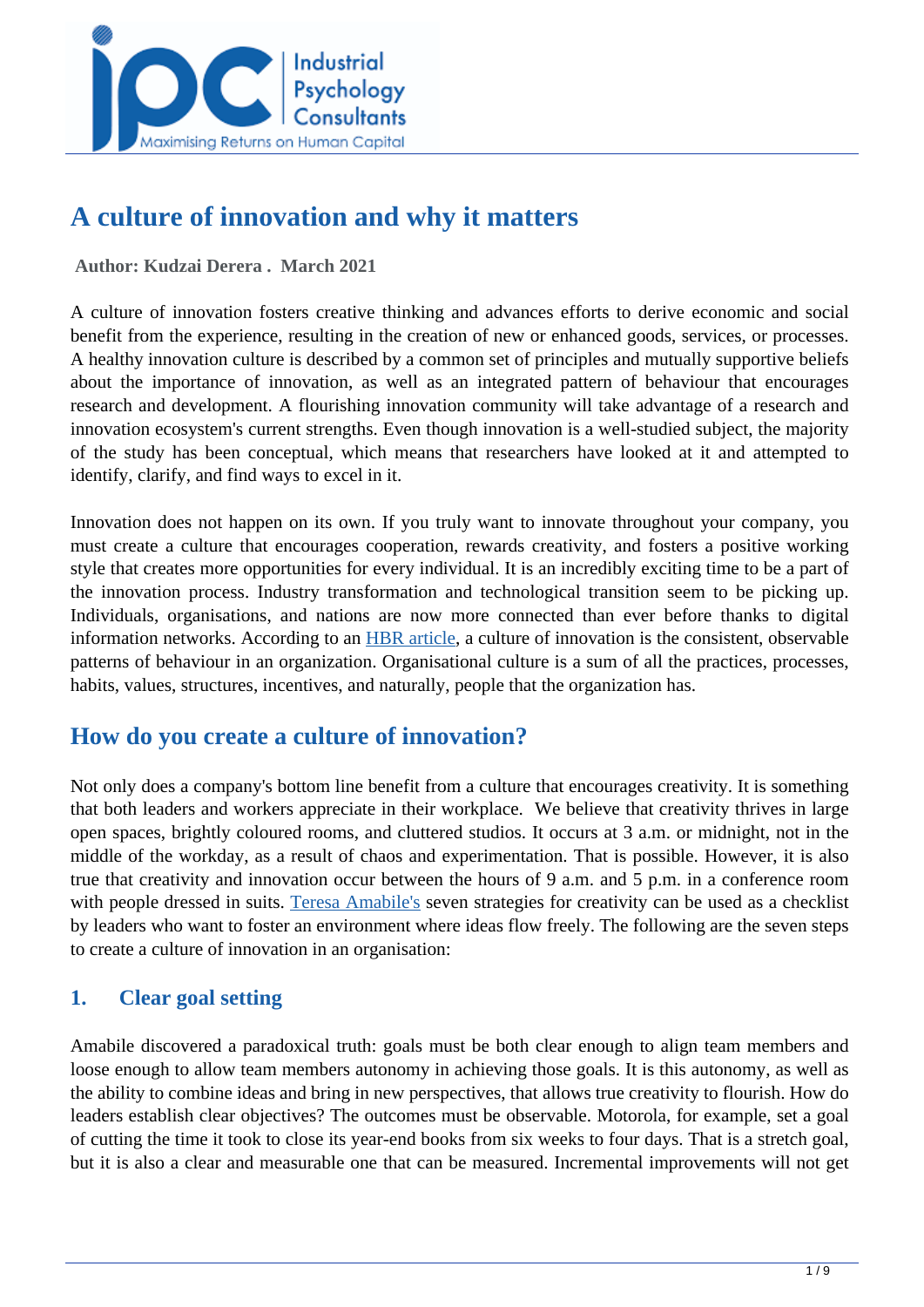

you there: you'll need creativity and innovation.

### **2. Work assignments that match the individual's interests and provide a positive challenge**

People will be motivated to do meaningful work if they find it meaningful. Team members who are motivated are more persistent and provide more feedback to the system, which contributes to innovation. So, what makes work worthwhile? One method is to ensure that it is a good match for the individual. The most important task for a leader is to match the work that needs to be done with people who have both the skill and the desire to do it. We have a better chance of seeing innovation happen when we make that magical match because the work is more meaningful to the individual.

#### **3. Open communication systems**

The development of open communication networks that promote idea sharing, teamwork, and collaboration is the third activity for enabling innovation. This is particularly true for business leaders who were educated in a "business-as-science" paradigm (Barry & Meisiek, 2014), which emphasizes systematic process and analysis over hands-on problem-solving. Many business schools and companies have developed design laboratories, drawing inspiration from organizations such as IDEO, where leaders can experience creativity and problem solving through the mediums of theatre, visual arts, music and dance, and even gastronomic arts. These tactile environments foster teamwork while also allowing for new forms of communication and imagination.

We do not all have access to design studios, but we do need to make it easier for people to share ideas, plan projects, and collaborate. How can we go about doing that? Developing good co-worker relationships is one essential way. High-quality partnerships, as well as the psychological protection they provide, enable companies to learn more and contribute to innovation (Carmelli, Brueller, & Dutton, 2008).

### **4. The feedback that is frequent, constructive, and supportive**

Eureka! moments are unusual in the world of innovation. Instead, it comes from a series of small observations, concept recombinations, and mini experiments that provide us with quick feedback and enable us to adapt. Design, Construct, Run, and Analyze are the four phases in the feedback and adaptation process (Thomke, 2003). Then start all over again. The cycle will repeat thousands of times in large projects.

### **5. Equitable and generous rewards and recognition**

Your systems must support your goals, as we've discussed several times in this column. This means that if you want to foster a creative community, you must reward and accept risk-taking actions, even if the results aren't instantly positive. Giving staff free time to pursue passion projects, awarding raises and promotions to those who contribute new ideas, or publicly recognizing innovation initiatives at a team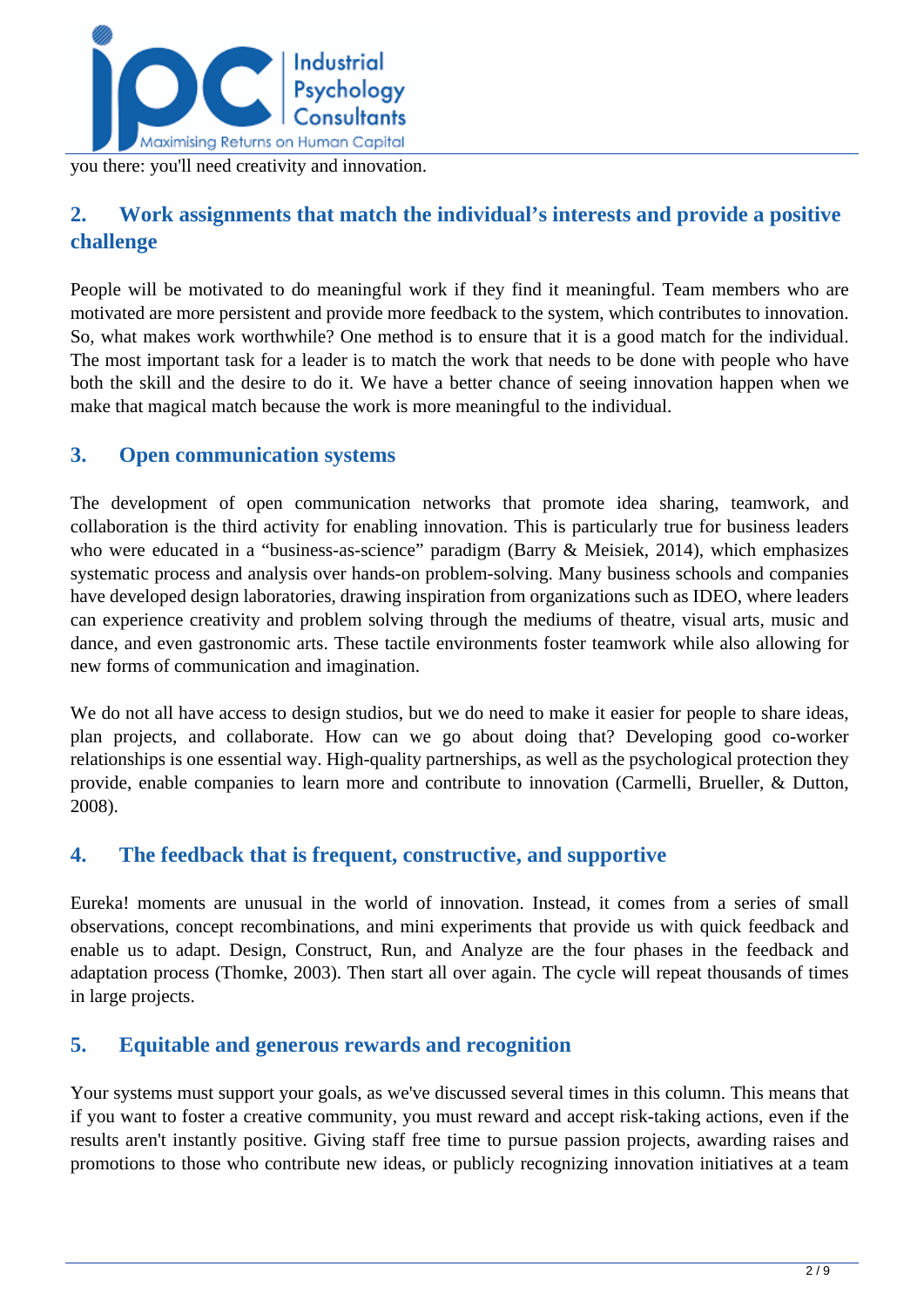

meeting are all examples of this. Tucker and Edmonson (2003) discovered, for example, that nurses wasted an average of 33 minutes per shift due to preventable errors. The problems could have been solved with a few minor changes, but the nurses were so pressed for time that they had little time for creativity.

#### **6. Absence of unnecessary bureaucracy**

In two cases, bureaucracy stifles creativity. It causes long lead times and systemic turnover, slowing progress to the point of irrelevance, and demotivating innovators by erecting roadblocks. Great innovators must remove bureaucracy and promote continuous and rapid creativity. A colleague of ours recently shared dissatisfaction with his organization's processes for approving work travel. He listed avoiding potentially lucrative trips because of the hours of paperwork needed. By bureaucracy, his company was punishing creativity and ambition in this small way.

#### **7. Supportive collaboration**

Supportive teamwork across departments, units, and divisions is the final element in promoting creativity. Our favourite example comes from a study of ten well-known tech firms that collaborated with other businesses to develop new products (Davis & Eisenhardt, 2011). Researchers discovered that greater collaboration between two firms in a partnership resulted in further creativity, as calculated by the number of patents and participant scores. The most collaborative partnership resulted in 18 new patents and a 9 on a 10-point scale from participants, while the least collaborative partnership resulted in no new patents and a 2 on a 10-point scale.

### **What does a culture of innovation look like?**

When CEOs speak about instituting innovation, businesses like Google, Amazon, Apple, Nike, Pixar, Tesla, SpaceX, Intuit, and others provide ample proof of thriving innovation cultures. However, these and other creative companies remain outliers in the true sense of the word; CEOs of non-innovative companies revert to old habits. Although innovative organizations vary greatly, there are two key ingredients that everyone must have to accelerate innovation in any setting, and which can be easily borrowed and extended to any organization:

- 1. Engagement
- 2. Diversity

Leaders who want to create an organisation that constantly innovates must give their workers two things:

- 1. Independence
- 2. Encouragement

They should set big goals, get out of their employee's way, and give the employees credit for trying.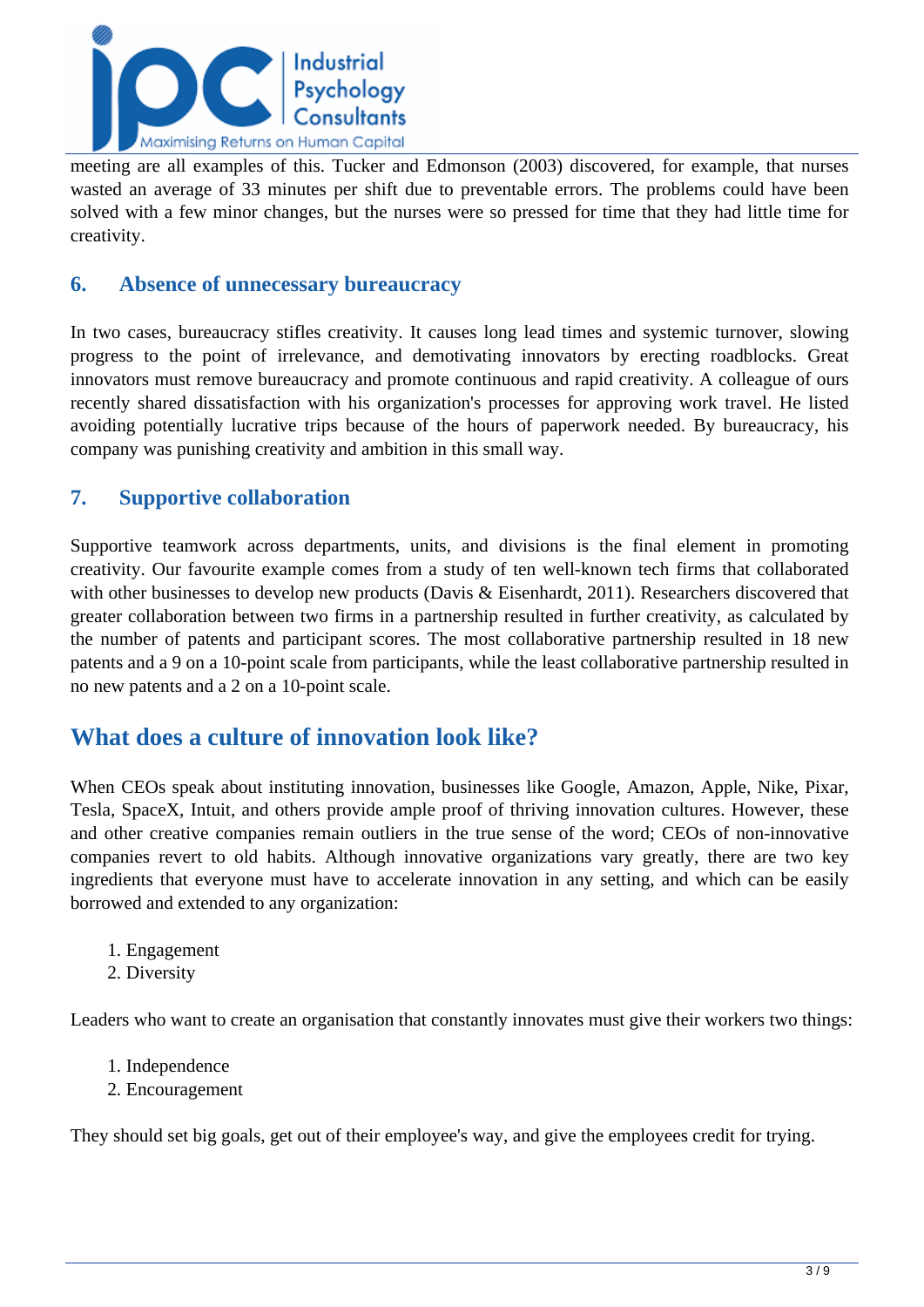

# **Why is a culture of innovation important?**

Organizations that lack an aggressive innovation culture stagnate and lose ground to more ambitious rivals. If you work for a company that aspires to compete with companies like Tesla, Airbnb, or Uber. Startups like these exist in every industry, and they're thriving. They provide services and goods that are similar to those you provide, so why do they outperform established corporations? Fostering innovation is a noble and worthwhile aim for any business, especially those that have already achieved success. The following are reasons why an organisation should make build a culture of innovation:

- **It fuels company growth**: The reality that creativity is a significant investment is undoubtedly the greatest roadblock for most CEOs. In certain situations, it entails devising and implementing strategies that have little bearing on today's customers. And you'd rather have all of your attention focused on making money right now. However, this is both naive and seldom accurate. "Even though the creative process isn't always simple," Forbes writes, "an organization with an innovative culture can develop easily." "Tried-and-true approaches can be effective, but experimenting with new ideas is worthwhile." You naturally restrict your growth if your business model, goods, and target markets are too rigid. There is a limit on how far the business will go. Only by stepping outside of these paradigms would you be able to innovate value, and the company will be able to expand at a much faster rate. To put it another way, if the playing field is changed, the team will truly perform.
- **It stimulates change**: This section does not extend to flawless businesses. And for the rest of us, there is still space to improve and adjust. And this transformation should always start from the inside, with your employees. Just 6% of workers believe that good feedback and legitimate grievances often result in improvement. They don't always feel noticed. It's important to have a company-wide innovation culture, where employees' ideas are heard and implemented. When members of the team feel respected and trusted, they begin to search for opportunities to make meaningful improvements on their own. Then, as a normal part of doing business, change will happen organically.
- **It ensures continuous improvement**: When you think of creativity, you're probably thinking of historical game-changers. Boats, iPhones, and Google Maps are all things that come to mind when I think of travel. These can fully transform a business model and drive generational growth for large corporations. While many innovation tactics are geared toward blockbusters, incremental innovations can still have a significant effect. "Improve just 1% a day and expand on that every single day," says Tony Hsieh, CEO of Zappos. This has a drastic impact, and by the end of the year, we will be 37x better, not 365% better." This is the optimistic outcome of the insight-driven transition. If each team member is motivated to make subtle changes to their work habits, the company will achieve a significant amount of productivity.
- **It increases the idea pool**: The creativity team is where many companies' creative culture begins and finishes. They're the ones that are recruited to be forward-thinking, while the rest of the company is preoccupied with other things. However, this restricts the breadth and variety of possible ideas. No matter how committed the "ideas squad" is, there are just so many hours in the day. The more you can include other team members in the process, the more fresh ideas you will generate. In reality, one of the most critical aspects of an effective ideation project is scale. The more people who participate, the stronger. The problem, of course, is ensuring that these ideas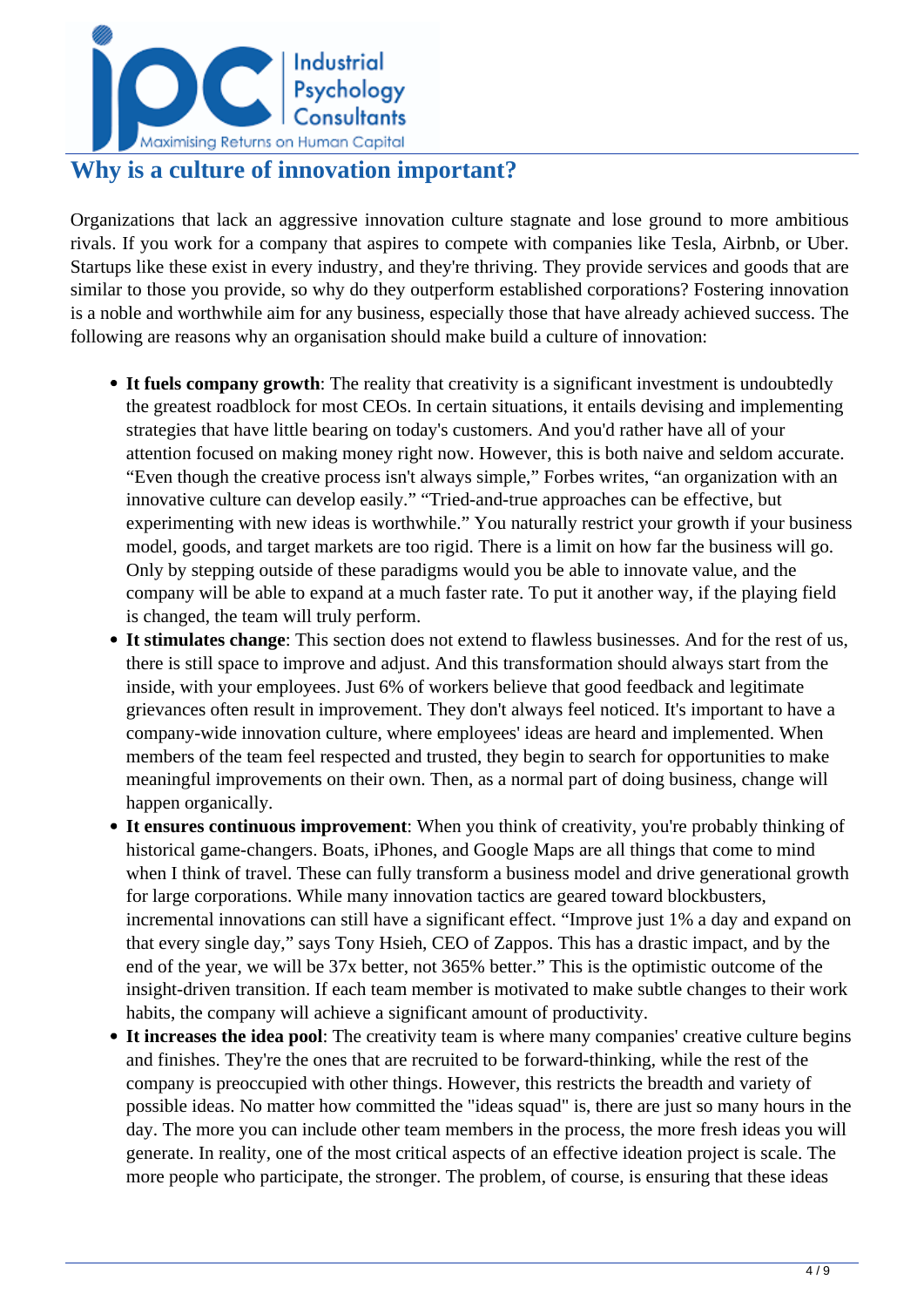

are both fruitful and useful. However, a lack of input is unlikely to be a problem.

- **It increases diversity in the workplace**: Diversity is the gospel in the business world. When an organization has a diverse range of experiences and perspectives, it avoids certain prejudices that can stifle development. Your clients are diverse, and so should your business teams. Diversity is the gospel in the business world. When an organization has a diverse range of experiences and perspectives, it avoids certain prejudices that can stifle development. Your clients are diverse, and so should your business teams. You will also promote diversity of opinion among your current employees. When everyone understands that their thoughts are valuable and wanted, they are free to express themselves and achieve their full potential. Finally, the projects and goods would most likely be more diverse. It's easy for established companies to fall into the pit of doing things the same way every time. We deal with issues like this. More customers are needed. This is how we always locate them. While this will give your business teams more predictability, it almost certainly limits growth. You can't expect better results if you stick to the same plan all the time. You can't afford to keep repeating the same output patterns and problem-solving techniques. You will avoid this if the company has a vibrant innovation community.
- **It identifies new areas for innovation**: Limiting creativity to a single team often limits the types of projects it will operate on. We always associate innovation with new products, but changes and enhancements can be made anywhere in the company. This might lead to incremental progress that keeps the business moving forward. It may be the HR department adopting a new payroll method, or the sales department experimenting with a new stand-up meeting style. You're probably stuck with the status quo if business units are taught "the best way" to do things and aren't encouraged to innovate. Unexpected opportunities arise when the whole organization is empowered to innovate.
- **It helps your business stand out**: Every business wants to set itself apart from the competition. One of the key reasons for creativity is this. To demonstrate that you're different from everyone else, you have to do something differently. It has been shown that innovation gives businesses a competitive advantage. Information management, intellectual capital, organizational capacities, and organizational culture all have an important direct and indirect impact on innovation, according to studies. " In other words, if you have a working innovation community, you can begin to innovate. And as a result, your company would stand out.
- **It helps you think beyond your market**: Your new rivals aren't the only ones that have a competitive advantage. "The light bulb was not invented by candlemakers, and e-mail was not invented by the postal service," to put it another way. Your greatest obstacle in five years may not exist right now. This is why Uber is putting money into self-driving vehicles, and Amazon is experimenting with drone delivery. Keeping creativity at the core of your company allows you to anticipate problems before they arise. Again, the more people involved in this operation, the better chance you have of spotting what's around the corner.
- **It brings unexpected discoveries**: Take, for example, this article from Harvard Business Review. A better way to inspect the inside of aeroplane parts was needed by one manufacturer. To solve tough problems like these, the business depends on creative concepts. One challenge respondent – an administrative assistant, not an engineer – proposed the odd idea of sending robot spiders inside the parts to inspect them. Even though most people thought the idea was ridiculous, the CTO wanted to put it to the test. The inspection, which normally takes eight hours, took just 15 minutes. This tale exemplifies one aspect of innovation: it's impossible to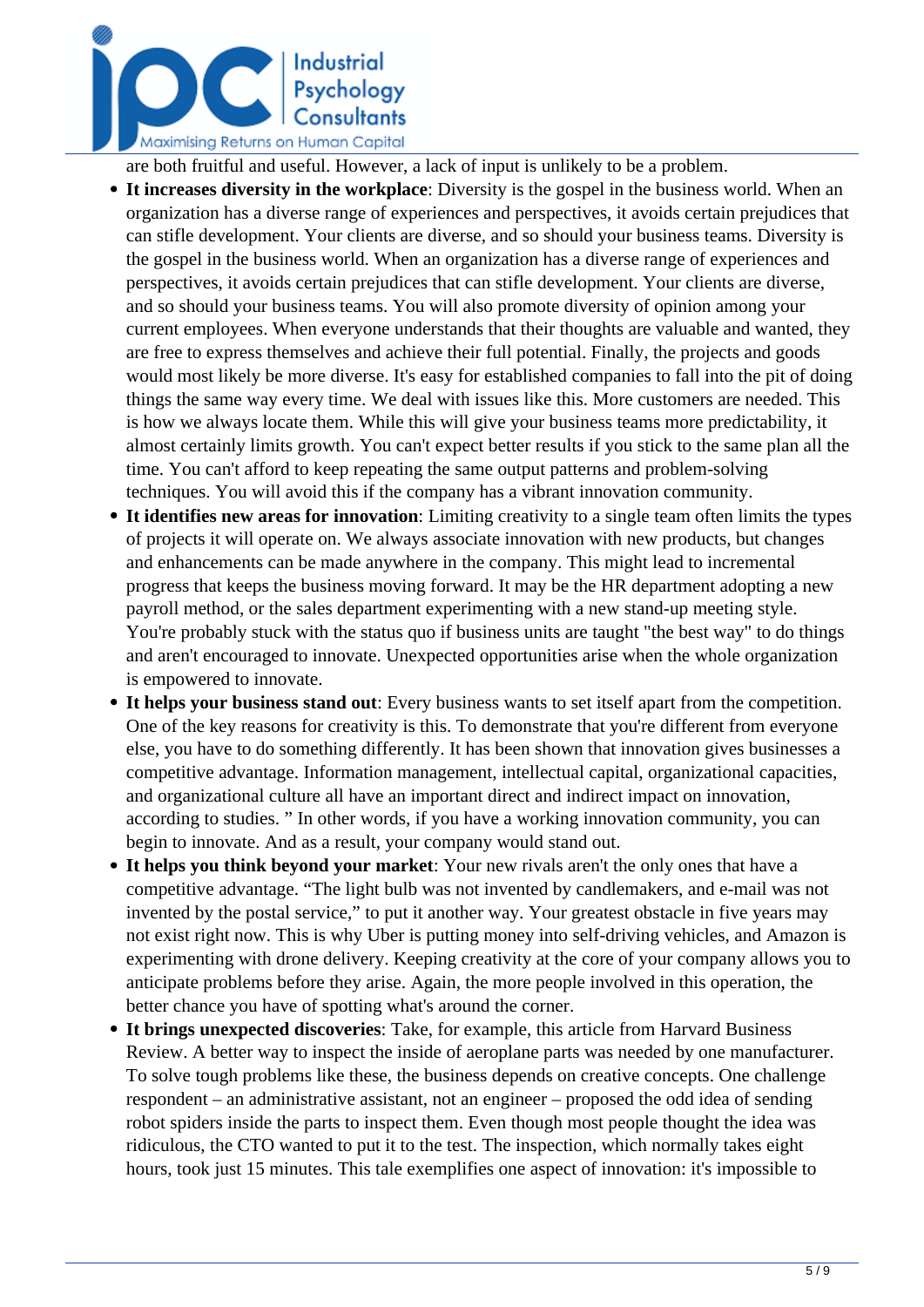

predict when and where the next big idea will emerge. As a result, creating an innovative community should be high on your priority list.

- **It makes the company more adaptable**: You may believe that technology has advanced significantly in recent years. It has, in reality. Social networking, which is now considered important for both companies and individuals, has only been around since the early 2000s. Simultaneously, cellphones evolved into camera phones, which evolved into smartphones. There's a fair chance you won't make it because you're constantly adjusting and designing new goods and services. Blockbuster is a well-known example of a business that has been left behind by technological advancements. Another one is Kodak. A good innovation culture ensures that you're open to new ideas and ready to respond to them.
- **It ensures you meet customer needs**: In the next five years, what matters to consumers will undoubtedly change. They will not only have modern technologies (as stated above), but their principles and ambitions will have changed as well. Climate change, for example, would affect primary industries around the world, as well as tourism, manufacturing, and even banking. New legislation and increasing production prices will have an impact on some of these effects, but consumers will have a large impact on others. Customers would continue to reduce their carbon footprint on a broad scale, and companies will need to keep up. An innovation culture ensures that the business recognizes these shifting ideals as soon as possible. Then it gives you the best chance of coming up with practical solutions to the problems that arise.
- It's more efficient: As we've shown, innovation (which includes quality improvement) means that important improvements are made. These, in turn, often contribute to improved productivity. It's always a win if you can find easier, quicker, or more efficient ways to complete tasks. These changes are the product of an innovative society. However, creativity can also help an organization make more drastic changes. In the blink of an eye, whole business models can change. For example, having a retail company without offering online shopping is now practically unimaginable. For one thing, customers expect it. However, it is normally more effective for the company, since a central depot may accommodate more customers. If an organization does not remain open to these types of improvements, it will miss out on major opportunities to increase performance. It's also on the verge of extinction.
- **It attracts better talent**: Most businesses are searching for people who can bring new ideas to the table. These individuals take initiative, put things to the test, and are constantly on the lookout for a problem to solve. These are the skills and attitudes that your company needs to succeed, for all of the reasons we've already mentioned. People who are creative want to work in a creative atmosphere. Is it possible that the next Thomas Edison or Isaac Newton would work for a public library? They'd be looking for work that allows them to experiment, express themselves, and make significant changes. In a rigid organisation, this is just not going to happen. They are well aware of this. This means that if you want to hire the best people, you must make creativity a company priority. In other words, you won't be able to recruit innovators unless you can demonstrate an innovative culture.
- **It helps you retain talent**: It's difficult to keep healthy workers around. Just 15% of workers are engaged at work, according to Gallup, and 51% of them are actively searching for new employment. Personal development is an important part of this. Just 42% of workers believe they are constantly learning at work. It's normal for team member to feel disconnected if they don't have the opportunity to develop skills and explore new talents. As a result, how much the team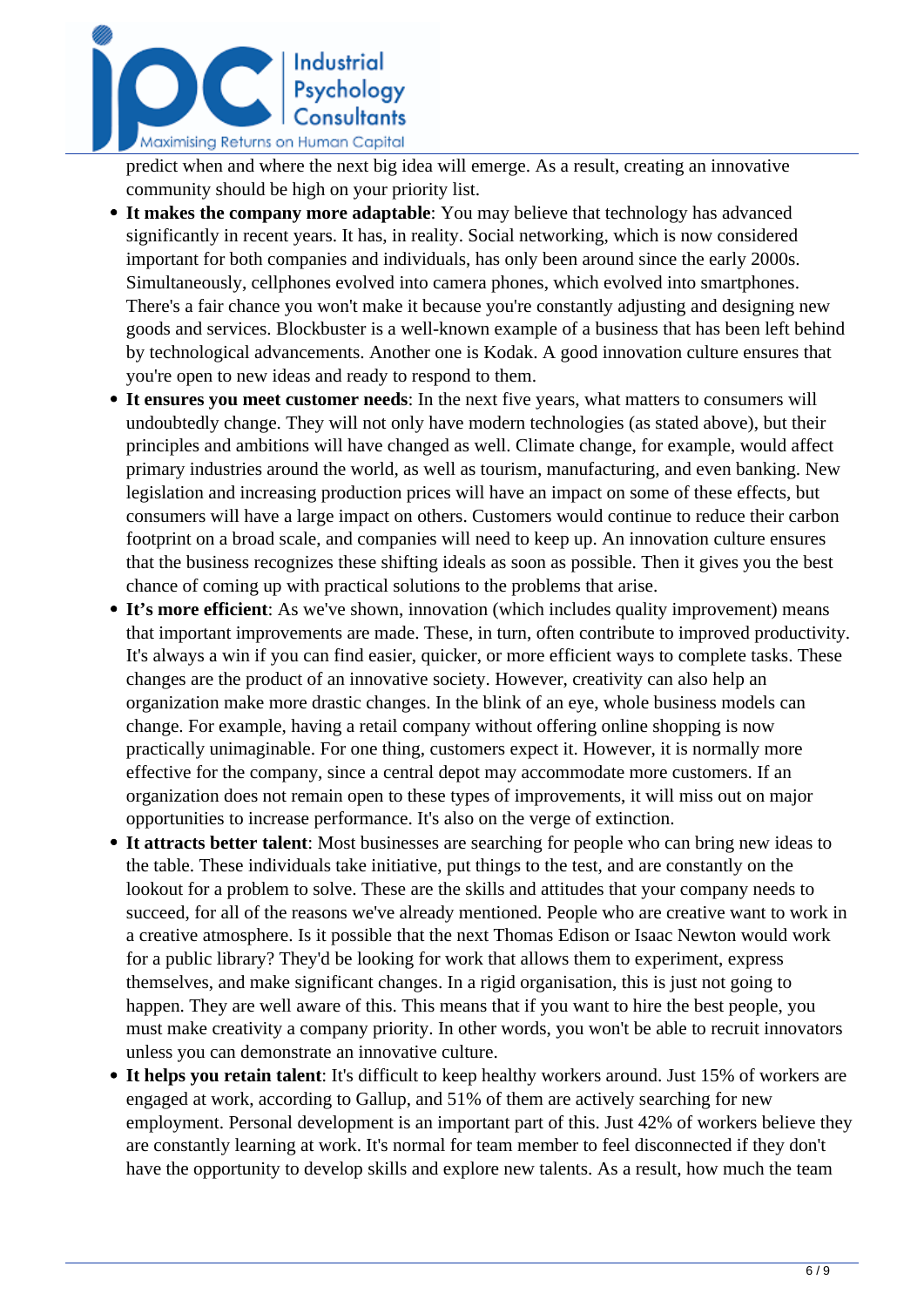

gets to exercise their creativity muscles will determine how long they stay with you. The more opportunities they have to try out new ideas and learn on the job, the more satisfied and involved they will be in their jobs. In turn, the more committed your team is, the more effective the innovation process becomes. To come up with the best new products and methods, you'll need everyone to pitch in and evaluate new ideas.

- **It improves your employer brand**: This is especially true among teenagers. In addition to versatility and the opportunity to do meaningful work, millennials and Gen Z applicants value a creative community. This is one of the reasons why the tech industry is regarded as a desirable place to work. By their very existence, technology firms are thought to be groundbreaking. And today's workers want to be at the forefront of new technologies. But of course, every company has room to innovate, regardless of its industry. What matters to people is that they feel like their work makes a difference, not just keeps the factory line moving. This gives them ownership. Because "employees need to feel like they have a tangible stake in their company." (Forbes) And word of mouth spreads. When the workers are happy, the whole organization becomes a desirable place to work.
- **It's the way that modern business is done**: You do not run the company the same way anyone else does. We've already given you 17 reasons why you should branch out. Simultaneously, deliberate creativity is becoming the norm. At least, that's how most companies hope it will be.
- **Without innovation culture, there's no innovation**: You can't afford to neglect strategies like the Blue Ocean Shift now that they're so popular. And you must implement these concepts if you want to run a first-rate, world-class company. As we've seen, fostering an innovative culture will help your company expand, attract top talent, and prepare for the future. You don't stand a chance if you're the only one who isn't thinking outside the box. We've already spoken about how important and desired change is in today's companies. Companies aspire to be trailblazers, to be leaders in their fields, and to inspire their customers. Innovation, on the other hand, isn't a toggle switch. You can't just decide to create innovative, game-changing goods on the spur of the moment. Instead, the teams need "roots and wings," according to Corning's Dr Waguih Ishak. They need to realize that there are realistic expectations of them, that their work must produce something useful (and hopefully revolutionary). Then they require autonomy and discretion. This rule applies to innovation teams, but the concepts should be applied to the whole organization. Budgets and deadlines are important, but putting too much pressure on them would "kill ideas before they take off."

# **What are the characteristics of an innovative culture?**

Innovation is so critical for every organisation and the following are the characteristics of an innovative culture:

- **Active opportunity management**: Regularly, new prospects are actively found, prioritized/deprioritized, and properly resourced. What is being pursued and why is always obvious. Opportunity management occurs regularly as part of leadership meetings and discussions, as well as during business/strategic planning.
- **Adequate funding of ideas:** It costs money to bring new ideas to life. As a result, funds are set aside in advance to enable new concepts to be piloted and scaled up if they prove popular. Ideas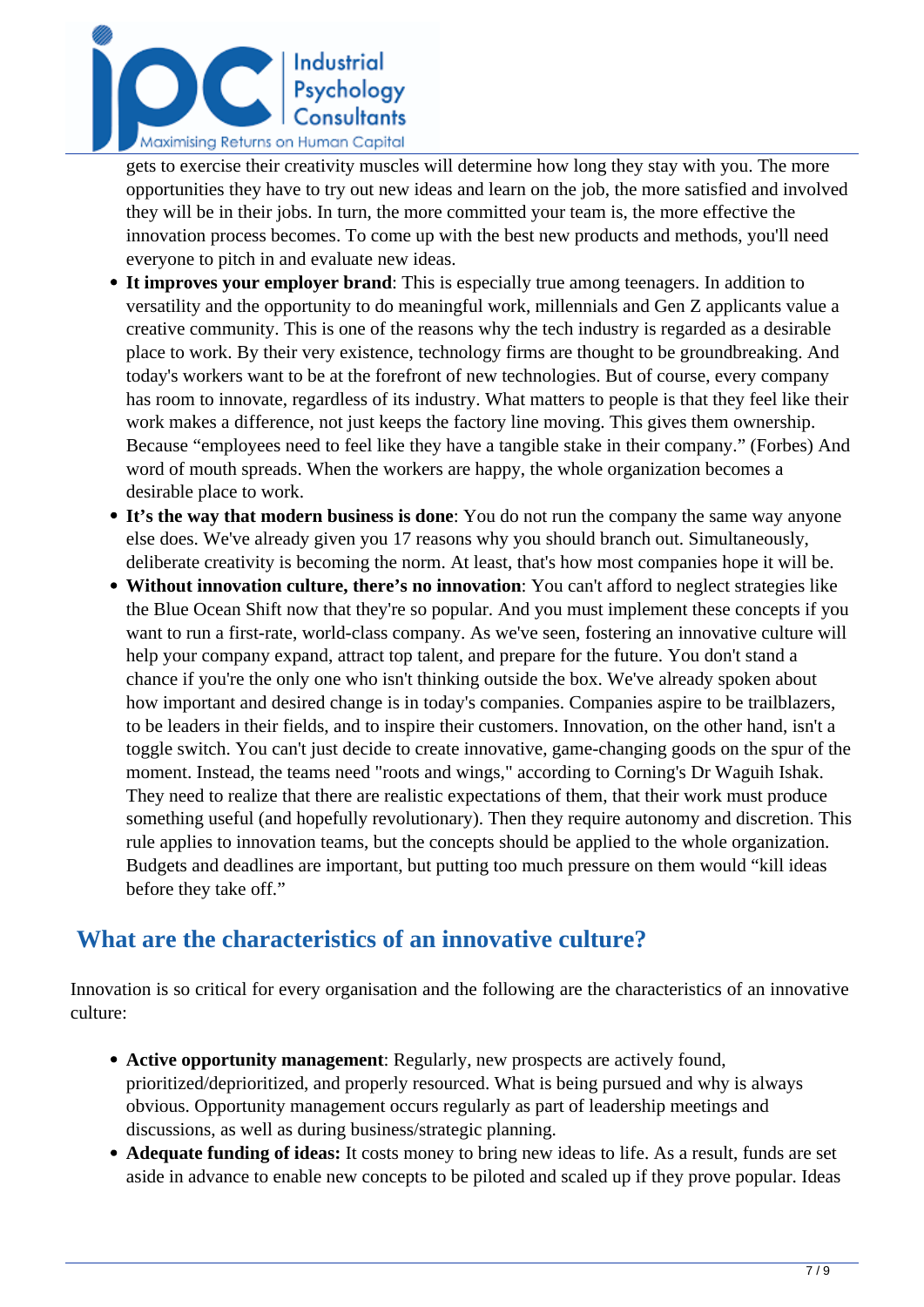

will die in PowerPoint if this does not happen. This funding must be sufficient, secure, and distributed at the start of the year – which means you will sometimes have no idea what it will be used for and will have to take a risk.

- **Leadership role modelling:** Leaders do more than just nod in agreement when it comes to creativity. They arrive on time for meetings and remain until the end. They are engaged and contribute their thoughts and viewpoints. They often pay attention to how they act around new ideas, avoiding judgment and decision-making as default behaviours. They evoke possibilities and radiate vitality.
- **Stretch goals and a higher purpose:** Individuals and teams have expectations that can't be met without going beyond what's been done before, so they're required to think creatively and evolve by definition. These stretch goals should be attainable, but only if current thinking is challenged. And if they can be linked to a higher emotional intent or cause, that adds even more motivation and satisfaction when they are completed.
- **External stimulus:** On the inside, you can find the outside. Via a rich and complex network of collaborations, external provocation, wisdom, and foresight are routinely brought in. This experience is continuously captured, communicated, and used to encourage and fuel new ideas.
- **Controlled madness:** Combining unbridled expansive thought, where the universe is your oyster and everything is possible, with smart research and rigour. Sniper-like ingenuity. People should understand when and how to push the boundaries and be a little renegade in their thought and attitude, as well as when not to.
- **Up-Down-Left-Right collaboration:** Working in small groups of a variety of individuals is the practice and how tasks are accomplished. Levels and silos are abandoned in favour of collective control of a common problem and solution. Everyone involved benefits from this form of partnership because it allows them to think more clearly and with more enthusiasm and imagination. Rather than being a checkbox object, diversity becomes a real benefit.
- **Stories everywhere:** When you ask someone what they've done recently that they think is creative, they'll give you example after example. It's not difficult to find evidence, and it goes beyond the product. People aspire to do something worthy of being part of the story, and anecdotes are told and retold until they become legends. Stories take on a life of their own.
- **Humility:** People can see flaws and recognize what needs to be improved. It's considered acceptable to flaunt one's failure. Wins are shared rather than grabbed, and victories are evenly distributed. Collaboration and unity are difficult to achieve without modesty. Humility fosters a sense of community, which makes creating and stretching much easier.
- **Room for crazies:** It's fine to stand out in a crowd. It's fine to be open about your weekend activities. It's fine to discuss frightening concepts. It's perfectly acceptable to wear your heart on your sleeve. It's not appropriate to pass judgment. If you want to push the envelope with your thoughts, you must also push the envelope with your talent. In this climate, tolerance and empathy become crucial skills.

You must reinvent everywhere if you want to expand in unexpected ways, attract better talent (and retain them), and genuinely delight your customers. There are no sacred cows, and anything can be bettered. Everyone. The more deeply you embed this innovation culture as a core business ideology, the more likely you are to genuinely innovate.